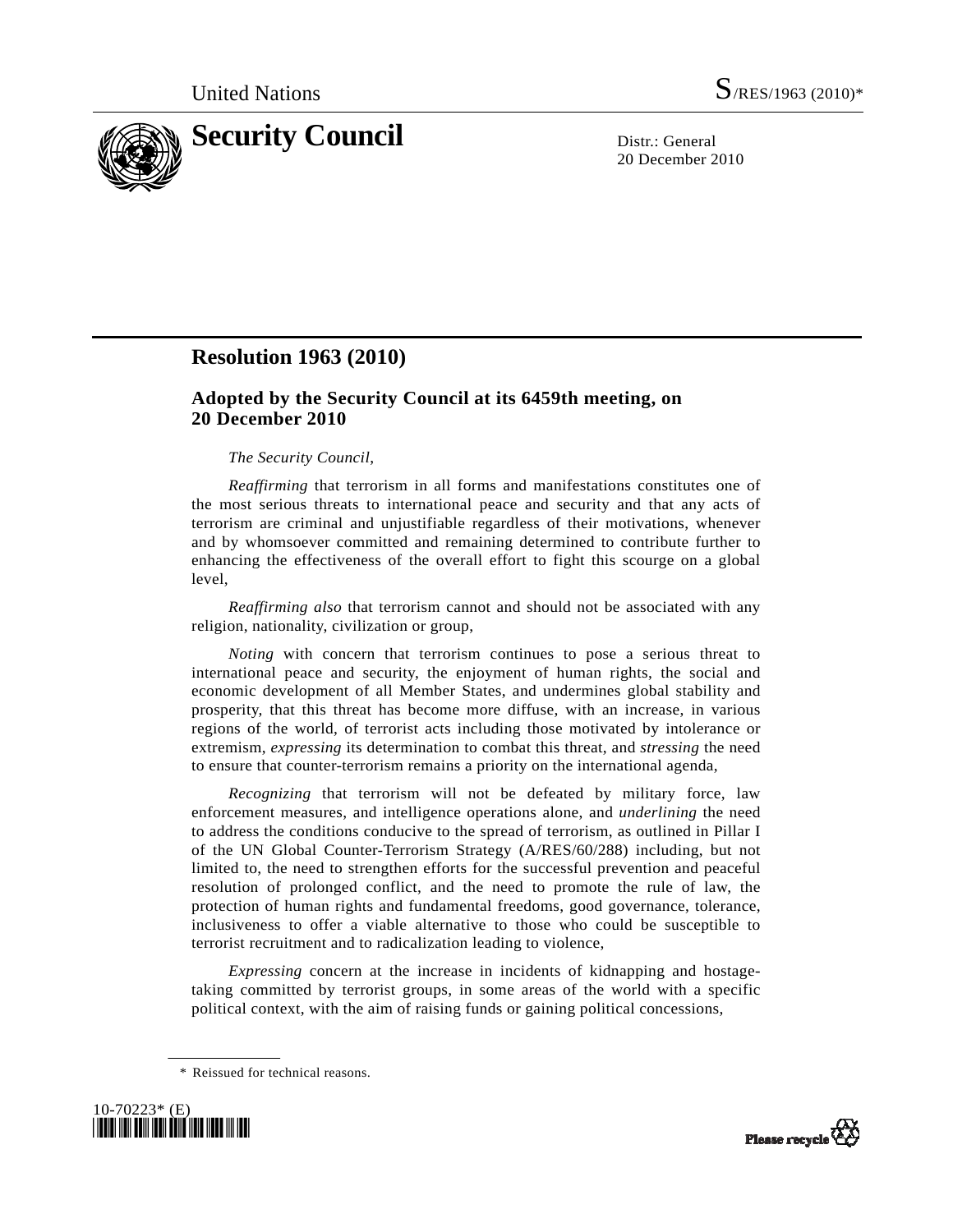*Reiterating* the obligation of Member States to prevent and suppress the financing of terrorist acts, and criminalize the wilful provision or collection, by any means, directly or indirectly, of funds by their nationals or in their territories with the intention that the funds should be used, or in the knowledge that they are to be used, in order to carry out terrorist acts,

*Reaffirming* the obligation of the Member States to freeze without delay funds and other financial assets or economic resources of persons who commit, or attempt to commit, terrorist acts or participate in or facilitate the commission of terrorist acts; of entities owned or controlled directly or indirectly by such persons; and of persons and entities acting on behalf of, or at the direction of such persons and entities, including funds derived or generated from property owned or controlled directly or indirectly by such persons and associated persons and entities,

*Reaffirming* further the obligation of the Member States to prohibit their nationals or any persons and entities within their territories from making any funds, financial assets or economic resources or financial or other related services available, directly or indirectly, for the benefit of persons who commit or attempt to commit or facilitate or participate in the commission of terrorist acts, of entities owned or controlled, directly or indirectly, by such persons and of persons and entities acting on behalf of or at the direction of such persons,

*Reiterating further* the obligation of Member States to prevent the movement of terrorist groups by, inter alia, effective border controls, and, in this context, to exchange information expeditiously, improve cooperation amongst competent authorities to prevent the movement of terrorists and terrorist groups to and from their territories, the supply of weapons for terrorists and financing that would support terrorists,

*Underlining* that safe havens provided to terrorists continue to be a significant concern and that all Member States must cooperate fully in the fight against terrorism in order to find, deny safe haven and bring to justice, on the basis of the principle of extradite or prosecute, any person who supports, facilitates, participates or attempts to participate in the financing, planning, preparation or commission of terrorist acts or provides safe havens,

*Recognizing* that development, peace and security, and human rights are interlinked and mutually reinforcing, and *underlining* the international effort to eradicate poverty and promote sustained economic growth, sustainable development and global prosperity for all,

*Emphasizing* that continuing international efforts to enhance dialogue and broaden understanding among civilizations in an effort to prevent the indiscriminate targeting of different religions and cultures, can help counter the forces that fuel polarization and extremism, and will contribute to strengthening the international fight against terrorism, and, in this respect, *appreciating* the positive role of the Alliance of Civilizations and other similar initiatives,

*Reaffirming* that Member States must ensure that any measures taken to combat terrorism comply with all their obligations under international law, in particular international human rights, refugee, and humanitarian law,

*Reaffirming* its call upon all States to become party to the international counter-terrorism conventions and protocols as soon as possible, whether or not they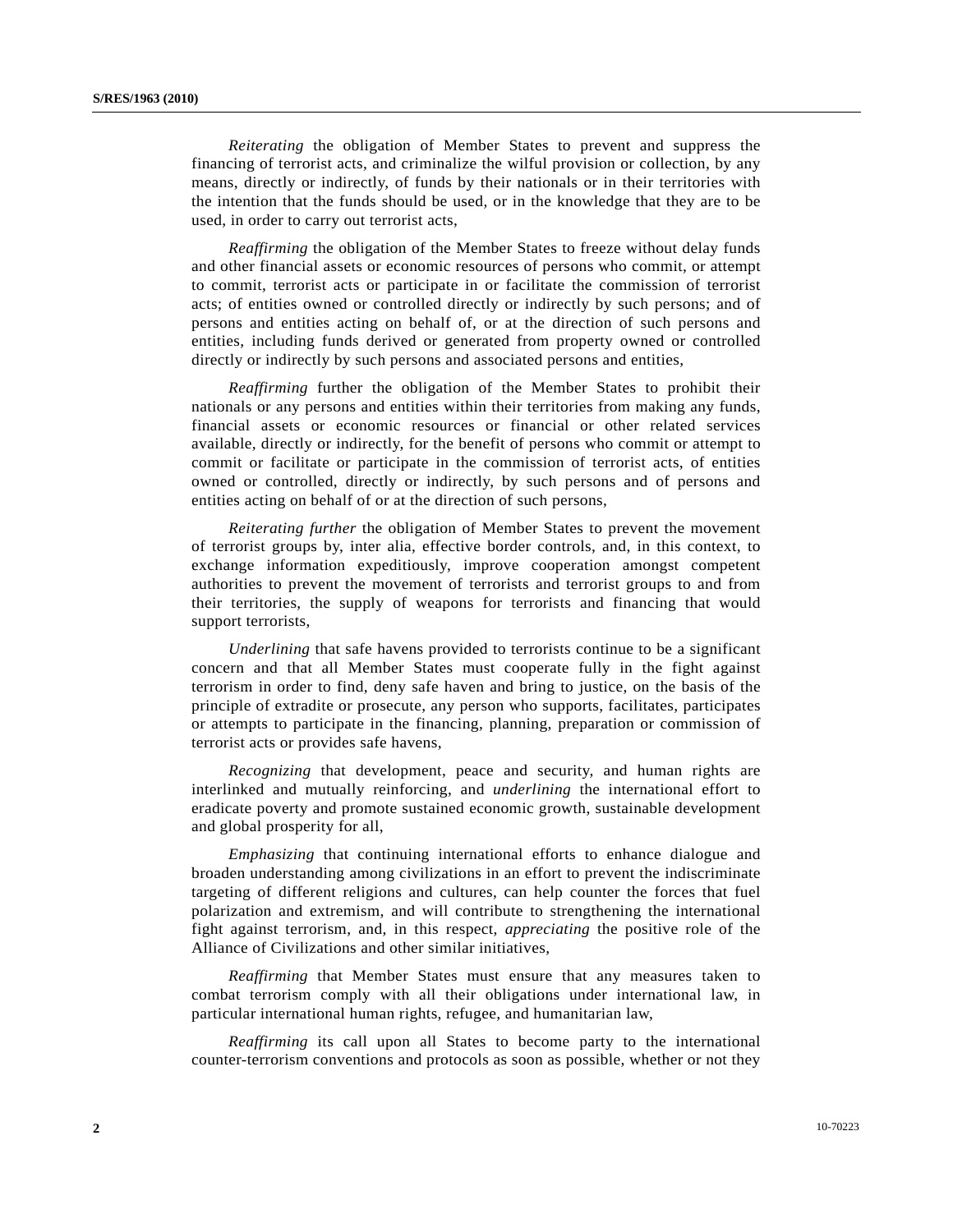are a party to regional conventions on the matter, and to fully implement their obligations under those which they are a party,

*Reiterating* its call upon Member States to enhance their cooperation and solidarity, particularly through bilateral and multilateral arrangements and agreements to prevent and suppress terrorist attacks and encourages Member States to strengthen cooperation at the regional and subregional level,

*Expressing* concern at the increased use, in a globalized society, by terrorists of new information and communication technologies, in particular the Internet, for the purposes of the recruitment and incitement as well as for the financing, planning and preparation of their activities,

*Recognizing* the importance that Member States act cooperatively to prevent terrorists from exploiting technology, communications and resources to incite support for terrorist acts,

*Recognizing* the importance of the support of local communities, private sector, civil society and media for increasing awareness about the threats of terrorism and more effectively tackling them,

*Expressing* its profound solidarity with the victims of terrorism and their families, stresses the importance of assisting victims of terrorism, and providing them and their families with support to cope with their loss and grief, recognizes the important role that victims and survivor networks play in countering terrorism, including by bravely speaking out against violent and extremist ideologies, and in this regard, welcomes and encourages the efforts and activities of Member States and the UN system, including the Counter-Terrorism Implementation Task Force (CTITF) in this field",

*Recalling* resolution 1373 (2001) of 28 September 2001, which established the Counter-Terrorism Committee (CTC), and *recalling also* resolution 1624 (2005) and its other resolutions concerning threats to international peace and security caused by terrorist acts,

*Recalling*, in particular, resolution 1535 (2004) of 26 March 2004, resolution 1787 (2007) of 10 December 2007, and resolution 1805 (2008) of 20 March 2008, which pertain to the Counter-Terrorism Committee Executive Directorate (CTED),

*Welcoming* the CTC's efforts to pursue a more strategic and transparent approach to its work, to seek to raise the visibility of its work within the wider United Nations and counter-terrorism community, and to streamline its working methods, all of which have led to increased effectiveness; and *urging* that these efforts be intensified,

*Noting* with appreciation CTED's continuing emphasis on the guiding principles of cooperation, transparency, and even-handedness, and *welcoming* CTED's increased regional and subregional approaches to and thematic focus in its work, including in identifying and addressing technical assistance needs, as it continues to intensify its outreach efforts,

*Underscoring* the central role of the United Nations in the global fight against terrorism and *welcoming* the adoption by the General Assembly of the United Nations Global Counter-Terrorism Strategy (A/RES/60/288) of 8 September 2006, the institutionalization of the Counter-Terrorism Implementation Task Force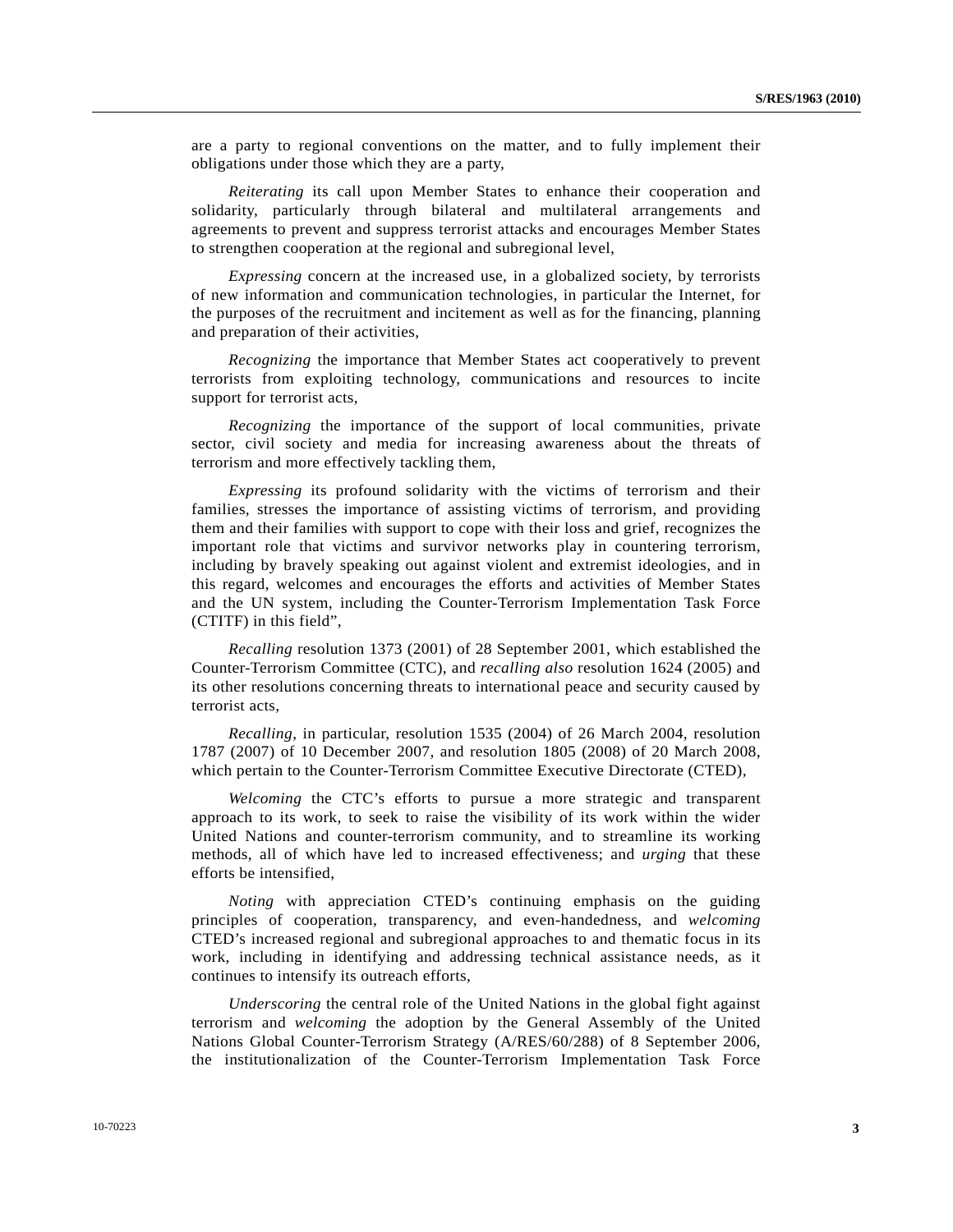(CTITF) in accordance with General Assembly resolution 64/235 of 24 December 2009, which will further enhance the CTITF's efforts to ensure overall coordination and coherence in the counter-terrorism efforts of the United Nations system, including in the field, and the call for enhanced engagement of Member States with the work of the CTITF (A/64/297),

 1. *Underlines* that the overarching goal of the CTC is to ensure the full implementation of resolution 1373 (2001) and *recalls* CTED's crucial role in supporting the Committee in the fulfilment of its mandate;

 2. *Decides* that CTED will continue to operate as a special political mission under the policy guidance of the CTC for the period ending 31 December 2013 and further decides to conduct an interim review by 30 June 2012;

 3. *Welcomes and endorses* the recommendations contained in the "Report of the Counter-Terrorism Committee to the Security Council for its Comprehensive Consideration of the Work of the Counter-Terrorism Executive Directorate";

 4. *Urges CTED to continue* to strengthen its role in facilitating technical assistance for implementation of resolution 1373 (2001) aimed at increasing the capabilities of Member States and regions in the fight against terrorism by addressing their counter-terrorism needs, in close cooperation with CTITF, as well as with bilateral and multilateral assistance providers, and welcomes the focused and regional approach of CTED to this work;

 5. *Encourages* CTED, in close cooperation within the CTITF and its relevant Working Groups, to focus increased attention on resolution 1624 (2005) in its dialogue with member States to develop, in accordance with their obligations under international law, strategies which include countering incitement of terrorist acts motivated by extremism and intolerance and in facilitating technical assistance for its implementation, as called for in resolution 1624 (2005) and the United Nations Global Counter-Terrorism Strategy;

 6. *Encourages* CTED to arrange meetings with Member States in various formats, with their consent, including for the purpose of considering advising, as appropriate, on the development of comprehensive and integrated national counterterrorism strategies and the mechanisms to implement them that include attention to the factors that lead to terrorist activities, in accordance with their obligations under international law, and in close cooperation within the CTITF and its Working Groups, with a view to ensuring coherence and complementarity of efforts and to avoid any duplication;

 7. *Encourages* CTED to interact, as appropriate and in consultation with the CTC and relevant member States, with civil society and other relevant non-government actors in the context of its efforts to support the CTC's efforts to monitor the implementation of resolutions 1373 (2001) and 1624 (2005);

 8. *Stresses* the importance of a tailored dialogue among CTED, the CTC, and Member States, and *encourages* the CTC and CTED to continue to arrange meetings involving counter-terrorism officials from Member States and relevant international, regional, and subregional organizations, with a thematic or regional focus relevant to the implementation of resolutions 1373 (2001) and 1624 (2005);

 9. *Urges* CTED also to intensify cooperation with relevant international, regional, and subregional organizations with a view to enhance Member States'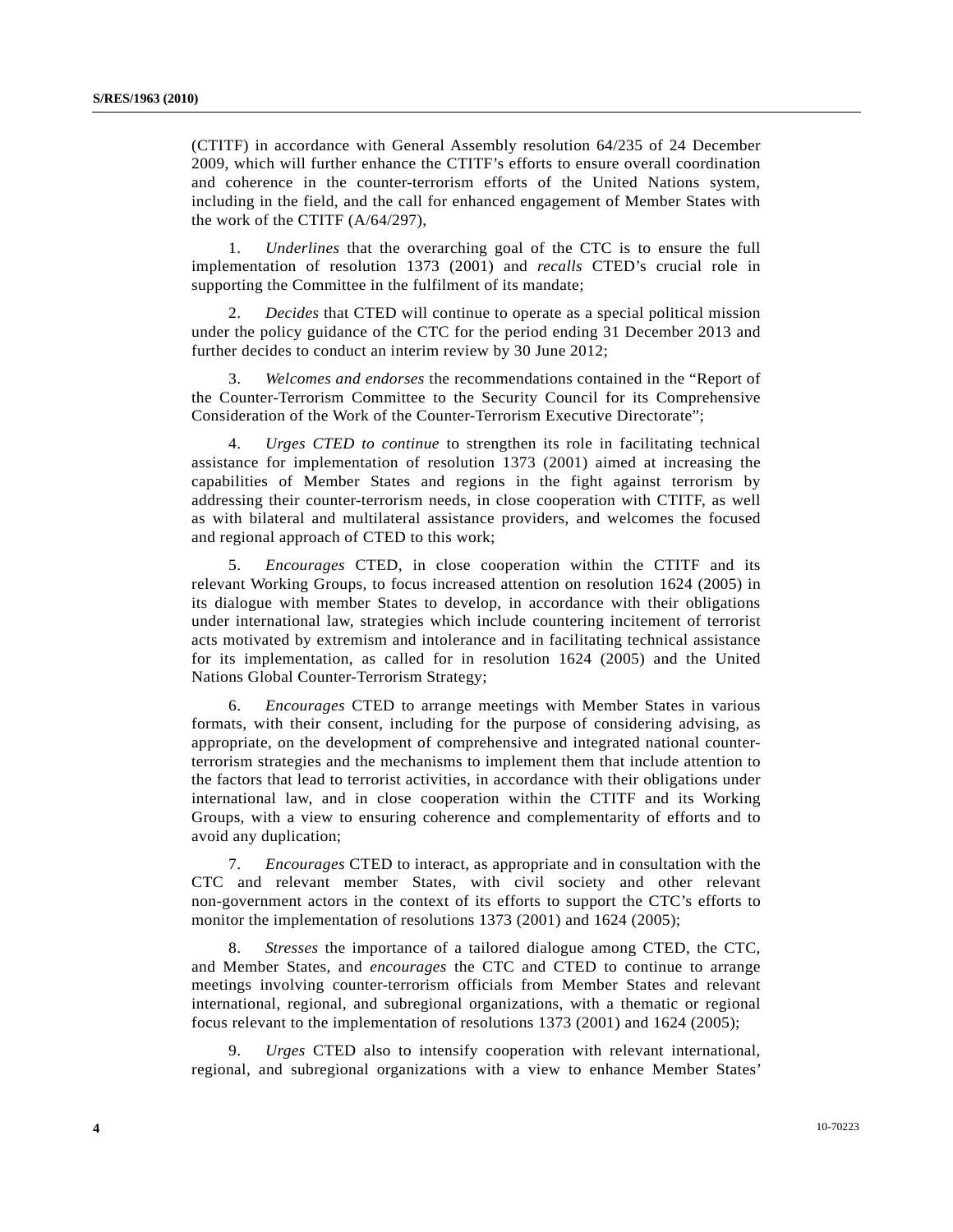capacity to fully implement resolution 1373 (2001) and resolution 1624 (2005) and to facilitate the provision of technical assistance;

 10. *Reminds* that effective counter-terrorism measures and respect for human rights are complementary and mutually reinforcing, and are an essential part of a successful counter-terrorism effort, *notes* the importance of respect for the rule of law so as to effectively combat terrorism, and thus encourages CTED to further develop its activities in this area, to ensure that all human rights issues relevant to the implementation of resolutions 1373 (2001) and 1624 (2005) are addressed consistently and even-handedly including, as appropriate, on country visits that are organized with the consent of the visited member State;

 11. *Highlights* the importance of the CTC/CTED work program and in this context looks forward to a special meeting open to the wider membership, to commemorate the 10th anniversary of the adoption of resolution 1373 (2001) and the establishment of the Committee;

 12. *Directs* CTED to produce an updated Global Implementation Survey of resolution 1373 (2001) by 30 June 2011 and in advance of the above mentioned meeting that inter alia:

- assesses the evolution of risks and threats, and the impact of the implementation;
- identifies gaps in the implementation;
- proposes new practical ways to implement the resolution;

 13. *Directs* CTED to produce a Global Implementation Survey of resolution 1624 (2005) by 31 December 2011, that inter alia:

- assesses the evolution of risks and threats, and the impact of the implementation;
- identifies gaps in the implementation;
- proposes new practical ways to implement the resolution;

 14. *Requests* the CTC to report orally, through its Chairman, at least every 180 days to the Council on the overall work of the CTC and CTED, and, as appropriate, in conjunction with the reports of the Chairmen of the Committee established pursuant to resolution 1267 (1999) and the Committee established pursuant to resolution 1540 (2004), and urges the CTC Chairman to continue the practice of providing informal briefings, including with a regional or thematic focus, for all interested Member States;

 15. *Encourages* CTED to continue to report to the Committee, on a regular basis or when the Committee so requests, through oral and/or written briefings on the work of CTED, including its visits to Member States, the conduct of workshops and other activities;

 16. *Reiterates* the need to enhance the ongoing cooperation among the CTC, the Committee established pursuant to resolution 1267 (1999), and the Committee established pursuant to resolution 1540 (2004), as well as their respective groups of experts, including through, as appropriate, enhanced and systematized information sharing, coordination on visits to countries and participation in workshops, on technical assistance, on relations with international and regional organizations and